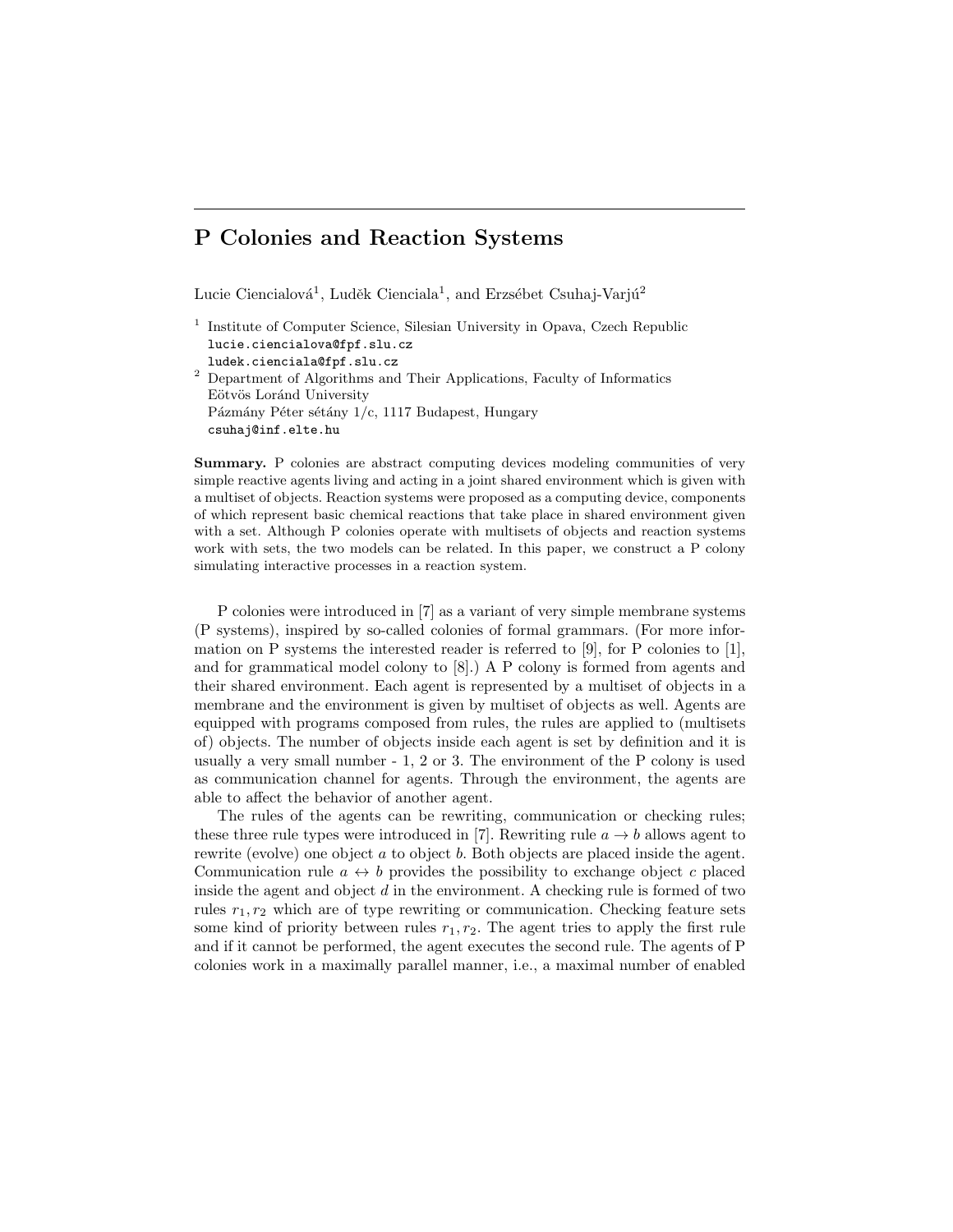agent performs one of its applicable program in parallel. An agent is enabled in a computation step if it is able to apply one of its programs. If an agent is not enabled, then its objects remain unchanged. For detailed information on operation of P colonies, see [1].

Reaction systems (R systems, for short) are computational models of another type. The model was introduced in [4] as a computing device, components of which are a simile for basic chemical reactions. Roughly speaking, a reaction system is composed of a finite set of objects that can be considered as chemicals and a finite set of reactions. Each reaction is a triplet of sets: reactants, inhibitors and products. Let  $T$  be a set of reactants. A reaction is applied if all reactants are present in T, and there are no inhibitors; then reactants are replaced by the products. All enabled reactions are applied in parallel. The final set of products is the union of all single sets of products of each reaction which is enabled in  $T$ . The reader might notice that a reaction can also be considered as an action of an agent.

It is easy to observe that P colonies and R systems have similarities: both of them can be seen as multi-agent systems of very simple reactive agents. However, there are significant differences between them. Namely, P colonies work with finite multisets of objects and R systems operate with finite sets. Furthermore, in case of P colonies, those objects that do not take part in any action at a computation step, remain unchanged, but in case of R systems disappear from the available objects.

It is an intriguing question whether or not P colonies and R systems can be related. In this paper, we focus on construction of P colony that can simulate interactive processes in given reaction system. The paper is structured as follows: The second section is devoted to definitions and notations used in the paper. The third section contains construction of P colony and the paper concludes with possibilities of future work.

# 1 Definitions

Throughout the paper we assume the reader to be familiar with basics of formal language theory. We introduce notions and notations used in the sequel.

We use N·RE to denote the family of recursively enumerable sets of natural numbers and N to denote the set of natural numbers.

 $\Sigma$  is a notation for the alphabet. Let  $\Sigma^*$  be set of all words over alphabet  $\Sigma$ (including empty word  $\varepsilon$ ). For the length of the word  $w \in \Sigma^*$  we use notation  $|w|$ and the number of occurrences of symbol  $a \in \Sigma$  in w is denoted by  $|w|_a$ .

A multiset of objects M is a pair  $M = (V, f)$ , where V is an arbitrary (not necessarily finite) set of objects and f is a mapping  $f: V \to N$ ; f assigns to each object in  $V$  its multiplicity in  $M$ . The set of all multisets over the set of objects  $V$ is denoted by  $V^*$ . The set V' is called the support of M and denoted by  $supp(M)$ if for all  $x \in V'$   $f(x) \neq 0$ . The cardinality of M, denoted by  $card(M)$ , is defined by  $card(M) = \sum_{a \in V} f(a)$ . Any multiset of objects M with the set of objects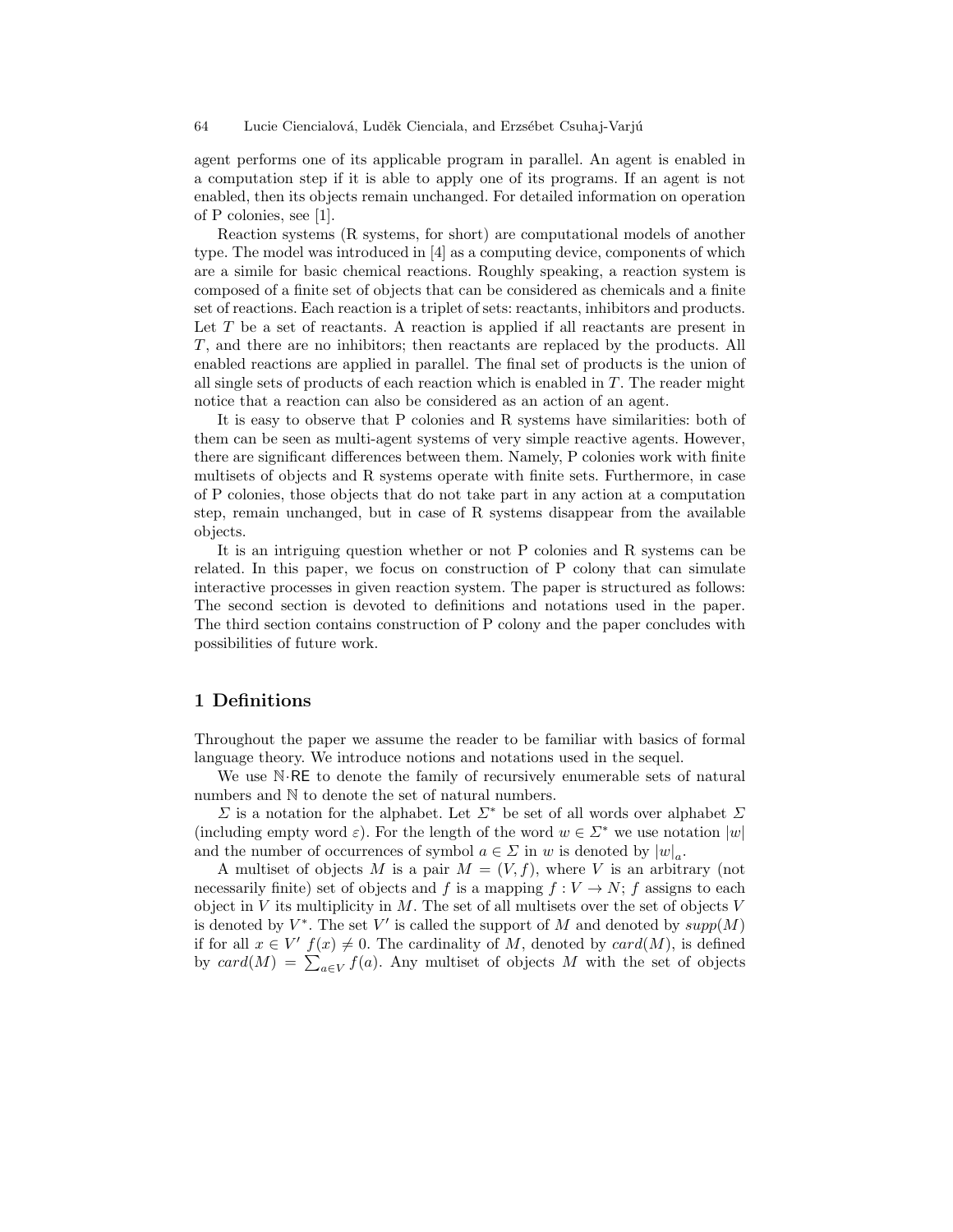$V = \{a_i, \dots, a_n\}$  can be represented as a string w over alphabet V with  $|w|_{a_i} =$  $f(a_i); 1 \leq i \leq n$ . Obviously, all words obtained from w by permuting the letters can also represent  $M$ , and  $\varepsilon$  represents the empty multiset.

## 1.1 P Colonies

The original concept of a P colony was introduced in [7] and presented in a developed form in [6, 2].

**Definition 1.** A P colony of capacity k,  $k \geq 1$ , is a construct  $\Pi = (V, e, f, v_E, B_1, \ldots, B_n),$  where

- *V* is an alphabet, its elements are called objects;
- $e \in V$  is the basic (or environmental) object of the colony;
- $f \in V$  is the final object of the colony;
- $v_E$  is a finite multiset over  $A \{e\}$ , called the initial state (or initial content) of the environment;
- $B_i$ ,  $1 \leq i \leq n$ , are agents, where each agent  $B_i = (o_i, P_i)$  is defined as follows:  $o_i$  is a multiset over V consisting of k objects, the initial state (or the initial content) of the agent;
	- $P_i = \{p_{i,1}, \ldots, p_{i,k_i}\}\$ is a finite set of programs, where each program consists of k rules, which are in one of the following forms each:
		- $a \rightarrow b, a, b \in V$ , called an evolution rule;
		- $c \leftrightarrow d$ ,  $c, d \in V$ , called a communication rule;
		- $r_1/r_2$ , called a checking rule;  $r_1, r_2$  are both evolution rules or both communication rules.

We add some brief explanations to the components of the P colony.

The first type of rules associated to the programs of the agents, the evolution rules, are of the form  $a \to b$ . This means that object a inside the agent is rewritten to (evolved to be) object b.

The second type of rules, the *communication rules*, are of the form  $c \leftrightarrow d$ . If a communication rule is performed, then object  $c$  inside the agent and object  $d$ in the environment swap their location. Thus, after executing the rule, object  $d$ appears inside the agent and object c is located in the environment.

The third type of rules are the checking rules. A checking rule is formed from two rules of one of the two previous types. If a checking rule  $r_1/r_2$  is performed, then the rule  $r_1$  has higher priority to be executed over the rule  $r_2$ . This means that the agent checks whether or not rule  $r_1$  is applicable. If the rule can be executed, then the agent must use this rule. If rule  $r_1$  cannot be applied, then the agent uses rule  $r_2$ .

We note that these types of rules are the basic ones; in some variants of P colonies other types of rules have been also considered.

The program determines the activity of the agent: the agent can change its state and/or the state of the environment.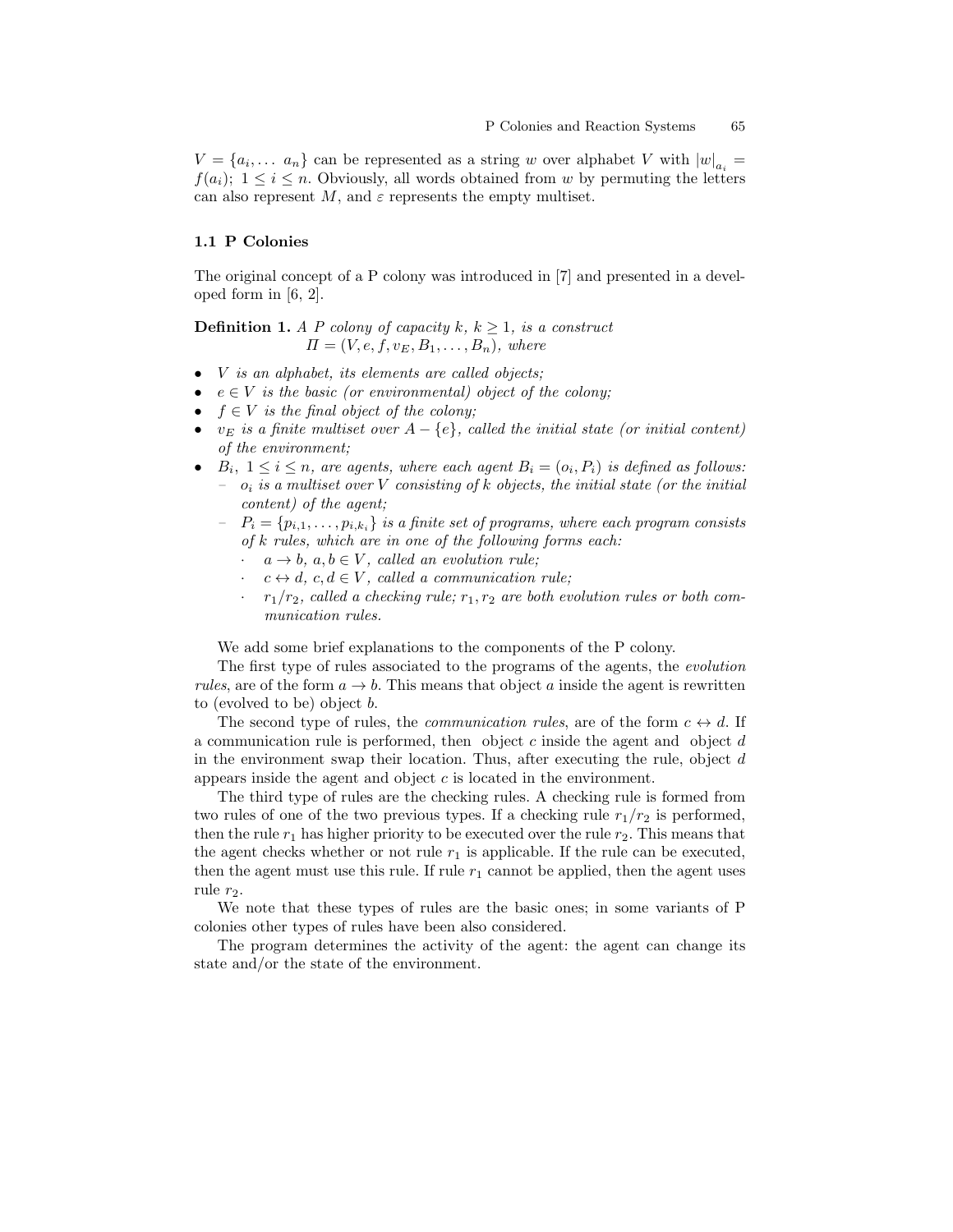The environment is represented by a finite number (zero included) of copies of non-environmental objects and a countably infinite copies of the environmental object e.

In every step, each object inside an agent is affected by the execution of a program. Depending on the rules in the program, the program execution may affect the environment as well. This interaction between the agents and the environment is the key factor of the functioning of the P colony.

An initial configuration of P colony is  $(n + 1)$ -tuple  $(o_1, \ldots, o_n, v_E)$  of the multisets of objects placed in P colony at the beginning of the computation, where  $o_i$  (  $1 \leq i \leq n$ ) is the content of the agent  $B_i$  and  $v_E$  is the multiset of object in the environment different from e. In general, the configuration of the P colony  $\Pi$ is defined as  $(n+1)$ -tuple  $(w_1, \ldots, w_n, w_E)$ , where  $w_i$  represents all objects inside of *i*-th agent,  $|w_i| = c$ ,  $1 \le i \le n$ ,  $w_E \in (V - \{e\})^*$  is composed by objects different from e placed in the environment.

At each step of the (parallel) computation every agent attempts to find one of its programs to use. If the number of applicable programs is higher than one, the agent non-deterministically chooses one of them. At one step of computation, the maximal possible number of agents have to be active, i.e., have to perform a program.

By applying programs, the P colony passes from one configuration to another configuration. A sequence of configurations started from the initial configuration is called a computation. A configuration is halting if the P colony has no applicable program. With halting computation the result is associated and it is the number of copies of final object placed in the environment in halting configuration.

$$
N(\Pi) = \{ |w_E|_f \mid (o_1, \ldots, o_n, v_E) \Rightarrow^* (w_1, \ldots, w_n, w_E) \},
$$

where  $(o_1, \ldots, o_n, v_E)$  is the initial configuration,  $(w_1, \ldots, w_n, w_E)$  is the final configuration, and  $\Rightarrow^*$  denotes reflexive and transitive closure of  $\Rightarrow$ .

The number of agents in a given P colony is called the degree of  $\Pi$ ; the maximal number of programs of an agent of  $\Pi$  is called the height of  $\Pi$  and the number of the objects inside an agent is the capacity of  $\Pi$ . The family of all sets of numbers  $N(\Pi)$  computed as above by P colonies of capacity at most  $c \geq 0$ , degree at most  $n \geq 0$  and height at most  $h \geq 0$ , using checking programs, and working in the sequential mode is denoted by  $NPCOL_{seq}K(c, n, h)$ ; whereas the corresponding families of P colonies working in the maximally parallel way are denoted by  $NPCOL_{par}K(c, n, h)$ . If one of the parameters n or h is not bounded, then we replace it with ∗. If only P colonies using programs without checking rules are considered, then we omit the  $K$ . If numerical parameter is unbounded, we denote it by a ∗.

#### 1.2 Reaction Systems

In the following we briefly summarize the basic notions concerning reaction systems (R systems), introduced in [4].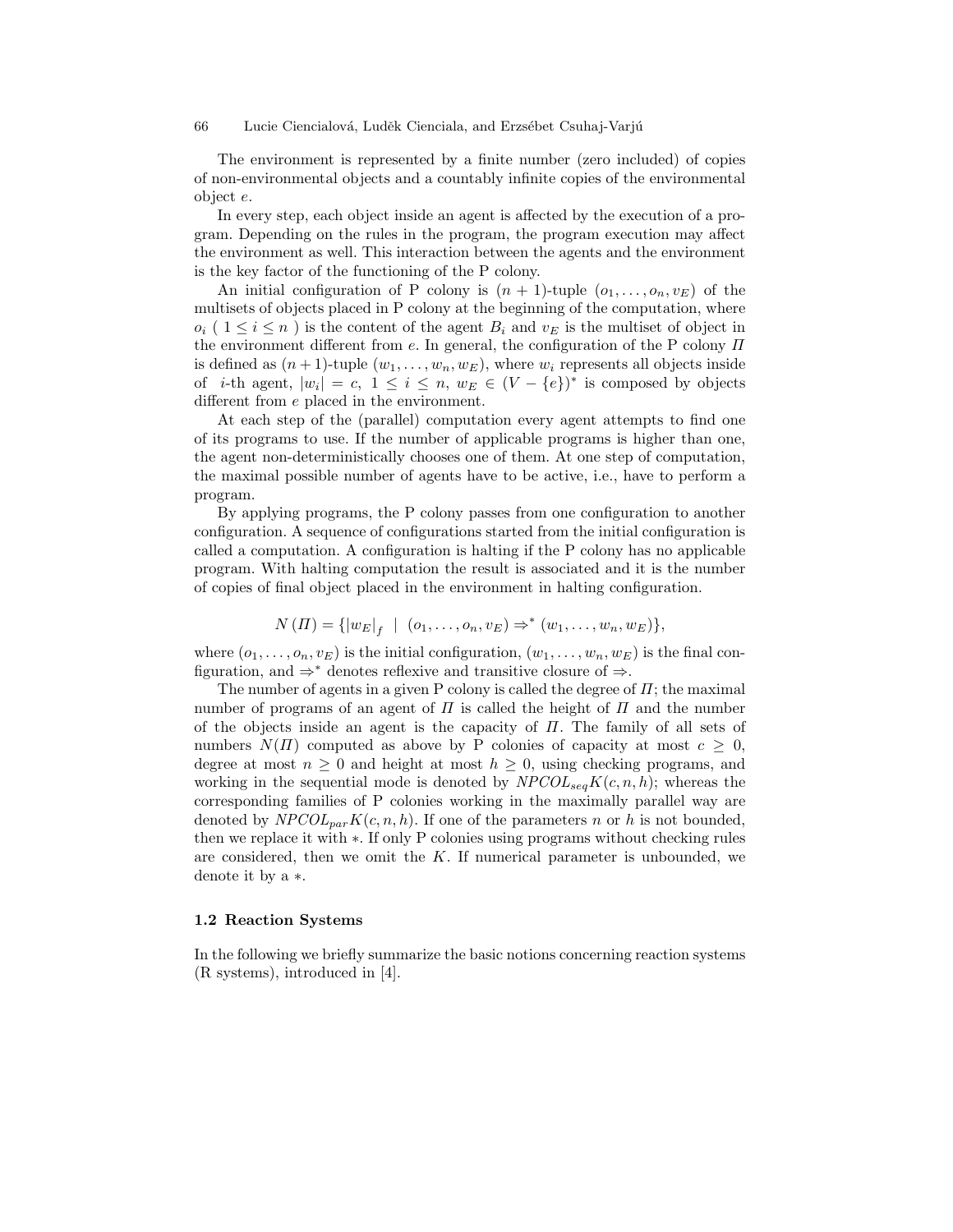Let S be an alphabet (its elements are called molecules, or only symbols).

**Definition 2.** A reaction is a triple  $a = (R, I, P)$  such that  $R, I, P$  are finite nonempty sets with  $R \cap I = \emptyset$ .

R is the reactant set of  $a, I$  is the inhibitor set of  $a$ , and P is the product set of a; R, I, P are also denoted as  $R_a$ ,  $I_a$ ,  $P_a$ , respectively. We denote by  $rac(S)$  the set of all reactions in  $S$ . The set  $S$  is usually called background set. In some papers the definition is altered in such a way that set of inhibitors can be empty set.

**Definition 3.** A reaction system is an ordered pair  $A = (S, A)$ , where S is a background set and A is a nonempty finite subset of  $rac(S)$ .

To describe the effect of a set of reactions on a state, we first define the effect of a single reaction.

**Definition 4.** Let S be a background set, let  $X \subseteq S$ , and let  $a \in \text{rac}(S)$ . Then a is enabled by X, denoted by  $en_a(X)$ , if  $R_a \subseteq X$  and  $I_a \cap X = \emptyset$ . The result of a on X, denoted by  $res_a(X)$ , is defined by  $res_a(X) = P_a$  if  $en_a(X)$ , and  $res_a(X) = \emptyset$ . otherwise.

The effect of a set of reactions on a state is cumulative, defined as follows.

**Definition 5.** Let S be a background set, let  $X \subseteq S$ , and let  $A \subseteq rac(S)$ . The set of reactions enabled by X is denoted by  $en(A, X)$  and it is defined by  $en(A, X)$  ${a \in A \mid en_a(X)}$ . The result of A on X, denoted by  $res(A, X)$ , is defined by  $res(A, X) = \{ res_a(X) \mid a \in A \}.$  The set of reactions that can generate X, denoted by  $prod(A, X)$ , is defined as  $prod(A, X) = \{a \in A \mid P_a \subseteq X\}.$ 

The dynamic behavior of the reaction systems is captured by the notion of an interactive process.

**Definition 6.** Let  $\mathcal{A} = (S, A)$  be a reaction system. An interactive process in A is a pair  $\pi = (\gamma, \varphi)$  of finite sequences such that  $\gamma = C_0, C_1, \ldots, C_{n-1}, \varphi =$  $D_1, \ldots, D_n$  with  $n \geq 1$ , where  $C_0, \ldots, C_{n-1}, D_1, \ldots, D_n \subseteq S$ ,  $D_1 = res(A, C_0)$ , and  $D_i = res(A, D_{i-1} \cup C_{i-1})$  for each  $2 \leq i \leq n$ .

The sequences  $C_0, \ldots, C_{n-1}$  and  $D_1, \ldots, D_n$  are the context and result sequences of  $\pi$ , respectively. Context  $C_0$  represents the initial state of  $\pi$  (the state in which the interactive process is initiated), and the contexts  $C_1, \ldots, C_{n-1}$  represent the influence of the environment to the computation. It should be noticed that the context sequence  $\gamma = C_0, C_1, \ldots, C_{n-1}$  is described by a regular expression over S. The sequence  $sts(\pi) = W_0, \ldots, W_n$  denotes the state sequence of  $\pi$ , where  $W_0 = C_0$  (the initial state), and  $W_i = D_i \cup C_i$  for all  $1 \leq i \leq n$ . The sequence  $act(\pi) = E_0, \ldots, E_{n-1}$  of subsets of A such that  $E_i = en(A, W_i)$  for all  $0 \leq i \leq n-1$  represents the activity sequence of  $\pi$ . Thus, the evolution can be written as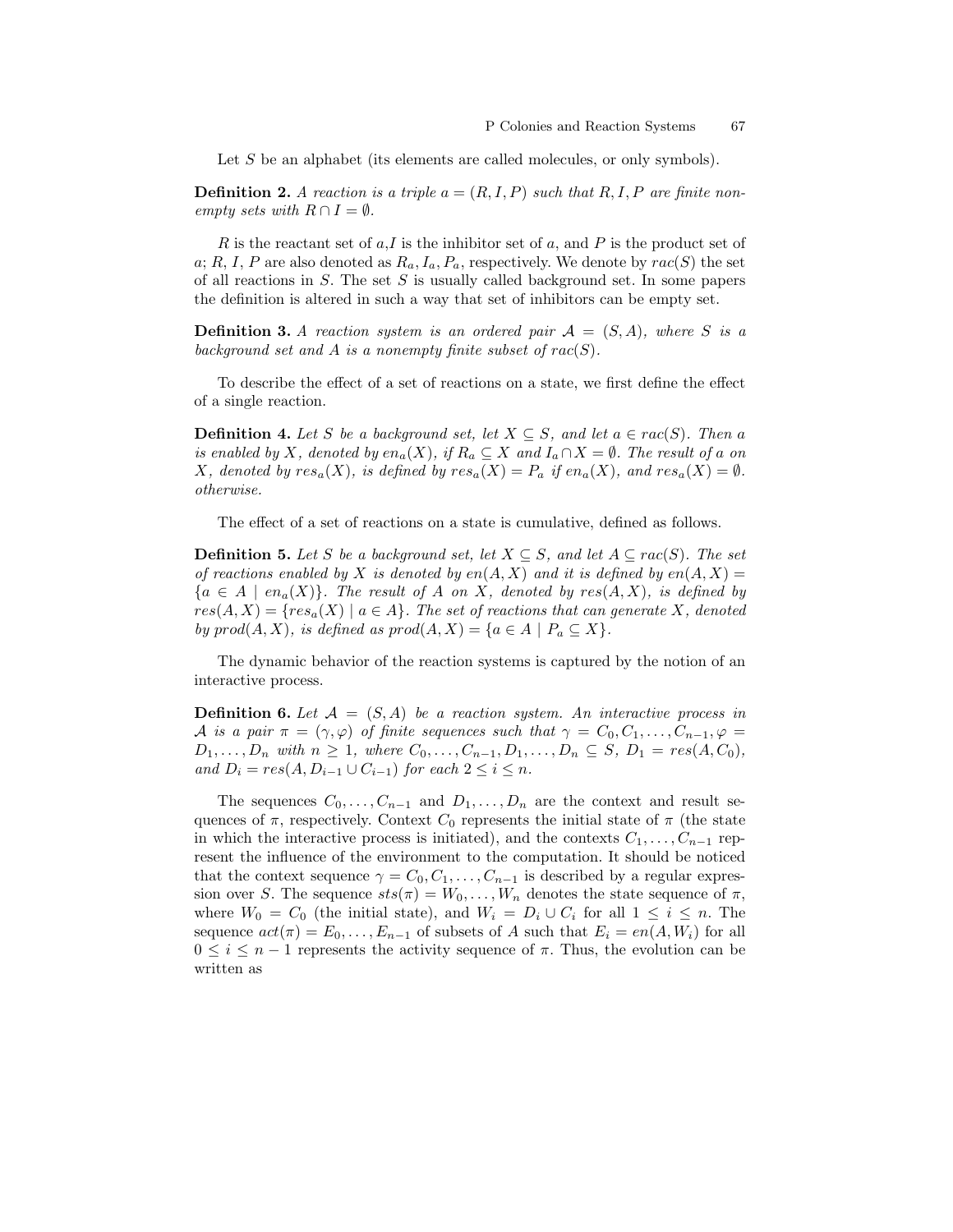$$
W_0 \xrightarrow{E_0} W_1 \xrightarrow{E_1} \cdots \xrightarrow{E_{n-1}} W_n.
$$

If  $E_n = en(A, W_n) = \emptyset$  then interactive process terminates.

One step of evolution – the evolution from state  $W_i$  to state  $W_{i+1}$  can be seen as transition mapping  $\delta: 2^S \times 2^S \to 2^S$  defined as

$$
\delta(D_i, C_i) = D_{i+1}
$$

iff there exists (just one) set  $E_i \subseteq A$  such that  $E_i = en(A, D_i \cup C_i)$  and  $D_{i+1} =$  $res(E_i)$ . For the first step of an evolution, there is transition mapping defined as  $\delta(\emptyset, C_0) = D_1.$ 

In some sources the set of inhibitors can be empty.

## 2 Dynamical Behavior: P Colonies versus R Systems

Let us examine the dynamical changes of the environment of a P colony in the course of the computation. From this point of view we can find some similarities between P colonies and R systems. For example, it is easy to see that the change of the support of the environment (i.e. the support of the finite multiset of non-enviromental symbols forming the environment), resembles to a reaction or several reactions performed by a reaction system. The agents of the P colony can exchange object(s) with the environment in a way similar to actions of reactions in R systems. The exchange rule of the P colony must be enabled - reactants must be included in the environment - and then products will occur in the environment after performing reaction. We can also find some differences in behavior of these two computing devices. The first difference is in the number of active components. In R systems, all enabled reactions are executed while in P colonies, the number of active agents is limited to the number of objects that are placed in the environment. Furthermore, objects not used in any action of the P colony remain unchanged and available for further steps, but in case of reaction systems these objects disappear from the system. One other significant difference between P colony and R system is that P colony operates with finite multisets and R system with finite sets of objects.

In the following we construct a P colony which simulates the behavior of an R system. Notice that a set as a notion is different from a multiset of objects where each object appears only in (at most) one copy, however for our purposes it is enough to define a P colony where objects of certain type appear in the environment only in at most one copy during operation.

Thus, for given R system  $A = (S, A)$  and sequence of inputs  $i_0, i_1, \ldots, i_n$  we can construct P colony  $\Pi = (V, e, f, v_E, B_1, \ldots, B_n)$  that simulates interactive processes of A.

Instead of the formal statement and its proof, we provide the description of the simulation steps and the main parts of the construction. In addition, we develop an example that helps in the easier understanding.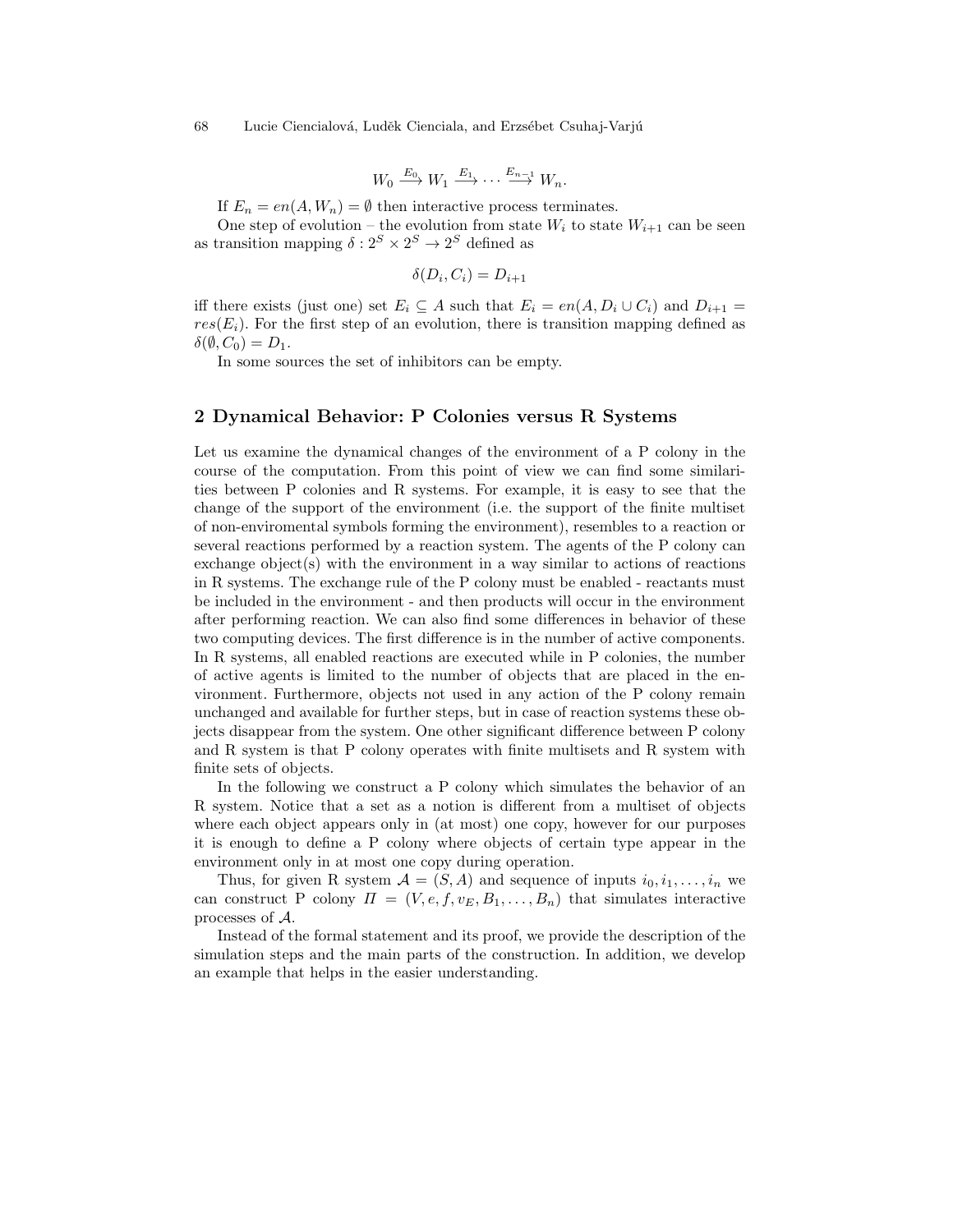One step of an interactive process in  $\mathcal A$  is simulated in five phases in  $\Pi$ :

- 1. Input Generation
- 2. Input multiplication
- 3. Simulation of reactions
- 4. Consuming phase

For each phase, we construct subset of agents that are responsible of executing corresponding phase. Let  $k$  be the maximum of the number of reactants,  $l$  the maximum of the number of inhibitors, and  $m$  the maximum number of products associated with one reaction of the reactions given by R system  $\mathcal{A}$ .

#### 1. Generate Input

In this phase the objects (symbols) in the input set are generated. For this phase, we construct agents called i-agents. They generate input symbols in one step. Obviously, the number of i-agents is  $|S|$ . After generation of current input symbols, i-agents enter a waiting phase, by generating auxiliary objects to wait for the exact number of steps until then they generate another input. The set of programs of i-agent corresponding to symbol  $a_i$  is formed from following programs:

$$
\begin{array}{ll}\n\langle e \leftrightarrow a''_j \ / \ e \leftrightarrow e; i \rightarrow i_o \rangle \\
\langle a''_j \rightarrow a_j; i_o \rightarrow i' \rangle \\
\langle e \rightarrow a_j; i_o \rightarrow i'_o \rangle & \text{if } a_j \in C_i; \ i \geq 0 \\
\langle e \rightarrow e; i_o \rightarrow i'_o \rangle & \text{if } a_j \notin C_i; \ i \geq 0 \\
\langle a_j \leftrightarrow e; i'_o \rightarrow i' \rangle & \langle e \leftrightarrow e; i'_o \rightarrow i' \rangle\n\end{array}
$$

These programs are for generation of current input; the following programs are for synchronization of agents.

$$
\langle e \leftrightarrow F; i' \rightarrow i'' \rangle
$$
  
\n
$$
\langle F \rightarrow F_1; i'' \rightarrow i'' \rangle
$$
  
\n
$$
\langle F_x \rightarrow F_{x+1}; i'' \rightarrow i'' \rangle
$$
 for  $1 \le x < 3 + 2k + 2m$   
\n
$$
\langle F_y \rightarrow D; i'' \rightarrow i''_D \rangle
$$
  
\n
$$
\langle p \leftrightarrow p; i \rightarrow i''_D \rangle
$$
  
\n
$$
\langle e \rightarrow F_y; i_D \rightarrow i'' \rangle
$$
  
\n
$$
\langle g \leftrightarrow g \rangle
$$
  
\n
$$
\langle e \rightarrow F_y; i_D \rightarrow i'' \rangle
$$
  
\n
$$
\langle g \leftrightarrow g \rangle
$$
  
\n
$$
\langle F_z \rightarrow F_{z+1}; i'' \rightarrow i'' \rangle
$$
  
\n
$$
\langle f \leftrightarrow g \rangle
$$
  
\n
$$
\langle F_u \rightarrow E; i'' \rightarrow i \rangle
$$
  
\n
$$
\langle g \leftrightarrow g \rangle
$$
  
\n
$$
\langle g \leftrightarrow g \rangle
$$
  
\n
$$
\langle g \leftrightarrow g \rangle
$$
  
\n
$$
\langle g \leftrightarrow g \rangle
$$
  
\n
$$
\langle g \leftrightarrow g \rangle
$$
  
\n
$$
\langle g \leftrightarrow g \rangle
$$
  
\n
$$
\langle g \leftrightarrow g \rangle
$$
  
\n
$$
\langle g \leftrightarrow g \rangle
$$
  
\n
$$
\langle g \leftrightarrow g \rangle
$$
  
\n
$$
\langle g \leftrightarrow g \rangle
$$
  
\n
$$
\langle g \leftrightarrow g \rangle
$$
  
\n
$$
\langle g \leftrightarrow g \rangle
$$
  
\n
$$
\langle g \leftrightarrow g \rangle
$$
  
\n
$$
\langle g \leftrightarrow g \rangle
$$
  
\n
$$
\langle g \leftrightarrow g \rangle
$$
  
\n
$$
\langle g \leftrightarrow g \rangle
$$
  
\n
$$
\langle g \leftrightarrow g \rangle
$$
  
\n
$$
\langle g \leftrightarrow g \rangle
$$
  
\n
$$
\langle g \leftrightarrow g \rangle
$$
  
\n
$$
\langle g \leftrightarrow g \rangle
$$
  
\n
$$
\langle g \leftrightarrow g \rangle
$$
  
\n
$$
\langle g \leftrightarrow g \rangle
$$
  
\n
$$
\langle g \leftrightarrow g \rangle
$$
<

To help the easier understanding, we demonstrate the following example.

Let  $\mathcal{A} = (S, A)$  be reaction system with  $S = \{a_1, a_2, a_3\}$  and  $A = \{r_1 : (\{a_2\}, \emptyset, \{a_2\}); r_2 : (\{a_1, a_3\}, \{a_2\}, \{a_1, a_2\}); r_3 : (\{a_3\}, \{a_1\}, \{a_1, a_2\})\}.$ Let  $C_0 = \{a_1, a_3\}$  be the input. The i-agents are initialized as follows: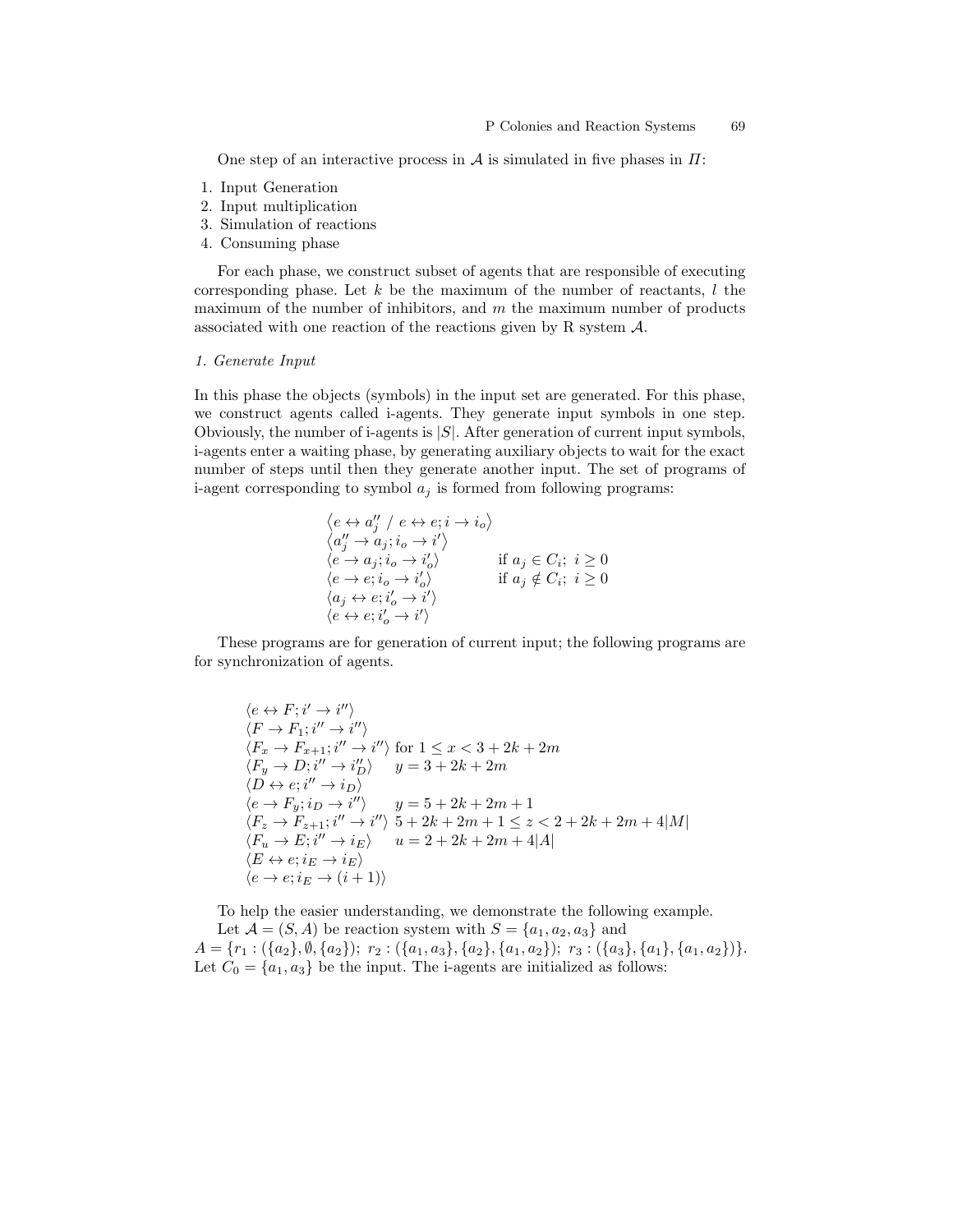$$
i\text{-agent 1} \quad i\text{-agent 2} \quad i\text{-agent 3} \\ 0: \begin{pmatrix} e & 0 \\ e & 0 \end{pmatrix} \quad \begin{pmatrix} e & 0 \\ e & 0 \end{pmatrix} \quad \begin{pmatrix} e & 0 \\ e & 0 \end{pmatrix}
$$

They execute the first program  $\langle e \leftrightarrow a''_j \rangle e \leftrightarrow e; i \to i_o \rangle$ .

i-agent 1 i-agent 2 i-agent 3  
\n1 : 
$$
\begin{pmatrix} e & 0 \\ e & \end{pmatrix}
$$
  $\begin{pmatrix} e & 0 \\ e & \end{pmatrix}$   $\begin{pmatrix} e & 0 \\ e & \end{pmatrix}$ 

In this configuration, the i-agents have applicable programs that can generate objects corresponding to symbols from  $C_0$ .

i-agent 1 i-agent 2 i-agent 3  
\n
$$
2: \begin{pmatrix} a_1 & 0'_o \end{pmatrix} \begin{pmatrix} e & 0'_o \end{pmatrix} \begin{pmatrix} a_3 & 0'_o \end{pmatrix}
$$
\nenv:

After performing programs  $\langle a_j \leftrightarrow e; 0'_o \to 0' \rangle$  (i-agent 1 and 3) or  $\langle e \leftrightarrow e; 0'_o \to 0' \rangle$ (i-agent 2). All symbols in  $C_0$  are placed in the environment.

i-agent 1 i-agent 2 i-agent 3  
3: 
$$
\begin{pmatrix} e & 0' \\ env: a_1 & a_3 \end{pmatrix} \begin{pmatrix} e & 0' \\ env: a_1 \end{pmatrix} \begin{pmatrix} 1 & 0 \\ 0 & 1 \end{pmatrix}
$$

All three agents wait until object  $F$  appears in the environment.

## 2. Multiply Input

This phase is to multiply the input symbols to be "accessible" for every agent that simulates enabled reaction. Notice that in case of reaction systems all enabled reactions should be performed in parallel. We construct a-agents that generate  $|A|$ symbols that appear in the environment after the first phase. The programs for this phase are:

$$
\langle \overline{a}_j \leftrightarrow a_j \mid \overline{a}_j \rightarrow W; 1 \rightarrow 1' \rangle \langle a_j \rightarrow \overline{a}_j; 1' \rightarrow 2 \rangle \langle \overline{a}_j \leftrightarrow e; i \rightarrow i' \rangle \qquad \langle W \rightarrow W; i \rightarrow i' \rangle \qquad 1 \leq i \leq |A| - 1 \langle e \rightarrow \overline{a}_j; i' \rightarrow (i+1) \rangle \langle W \rightarrow W; i' \rightarrow (i+1) \rangle 1 \leq i < |A| - 1 \langle e \rightarrow \overline{a}_j; i' \rightarrow F \rangle \qquad \langle W \rightarrow W; i' \rightarrow F \rangle \qquad i = |A| - 1 \langle \overline{a}_j \leftrightarrow e; F \leftrightarrow e \rangle \qquad \langle W \rightarrow W; F \leftrightarrow e \rangle \langle e \rightarrow \overline{a}_j; e \rightarrow 1 \rangle \qquad \langle W \rightarrow \overline{a}_j; e \rightarrow 1 \rangle
$$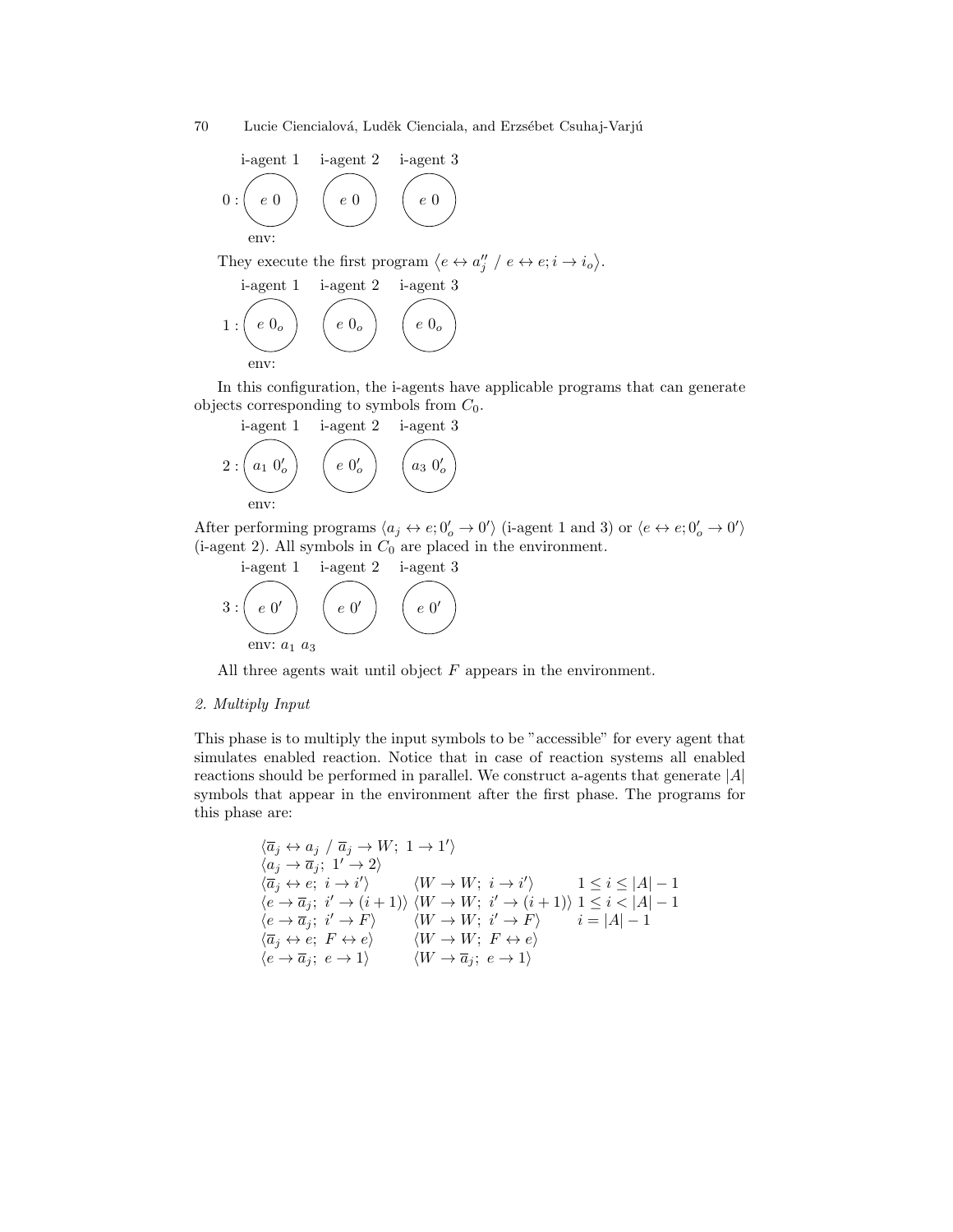The number of a-agents is  $|S|$ . In the previously given example the second phase of simulation can be depicted as follows:



After generation of 3 copies of each kind of objects that appears in  $C_0$  all a-agents stop working until object  $a_i$  appears in the environment. When the copies of  $F$ appear in the environment, i-agents consume them, i.e. import them from the environment. From this step on, they rewrite their content  $y = 4 + 2k + 2m$  times. After y steps they are prepared to produce the next input.

## 3. Simulation of reactions

The task of the agents in this phase is to simulate the execution of reactions performed in the same step of the interactive process of the R system. The agents executing this task are called r-agents. Because they need some timing, there is another group of agents called t-agents. In certain steps, these t-agents generate objects that trigger the action of r-agents. The r-agents look for inhibitors, reactants and generate "semi-products"  $(a'_j)$  of reactions. After preparation, the search for inhibitors can be done in one step. If there is at least one inhibitor in the environment, then the reaction is not enabled. The r-agents have a program for each inhibitor that allows the agent to consume this inhibitor. If there is no inhibitor in the environment, then the agent has no applicable program. The number of r-agents is the same as the number of t-agents and it equals to  $|A|$ . Let  $r:(R_r, I_r, P_r)$  is a reaction in A. The programs for search for inhibitors are: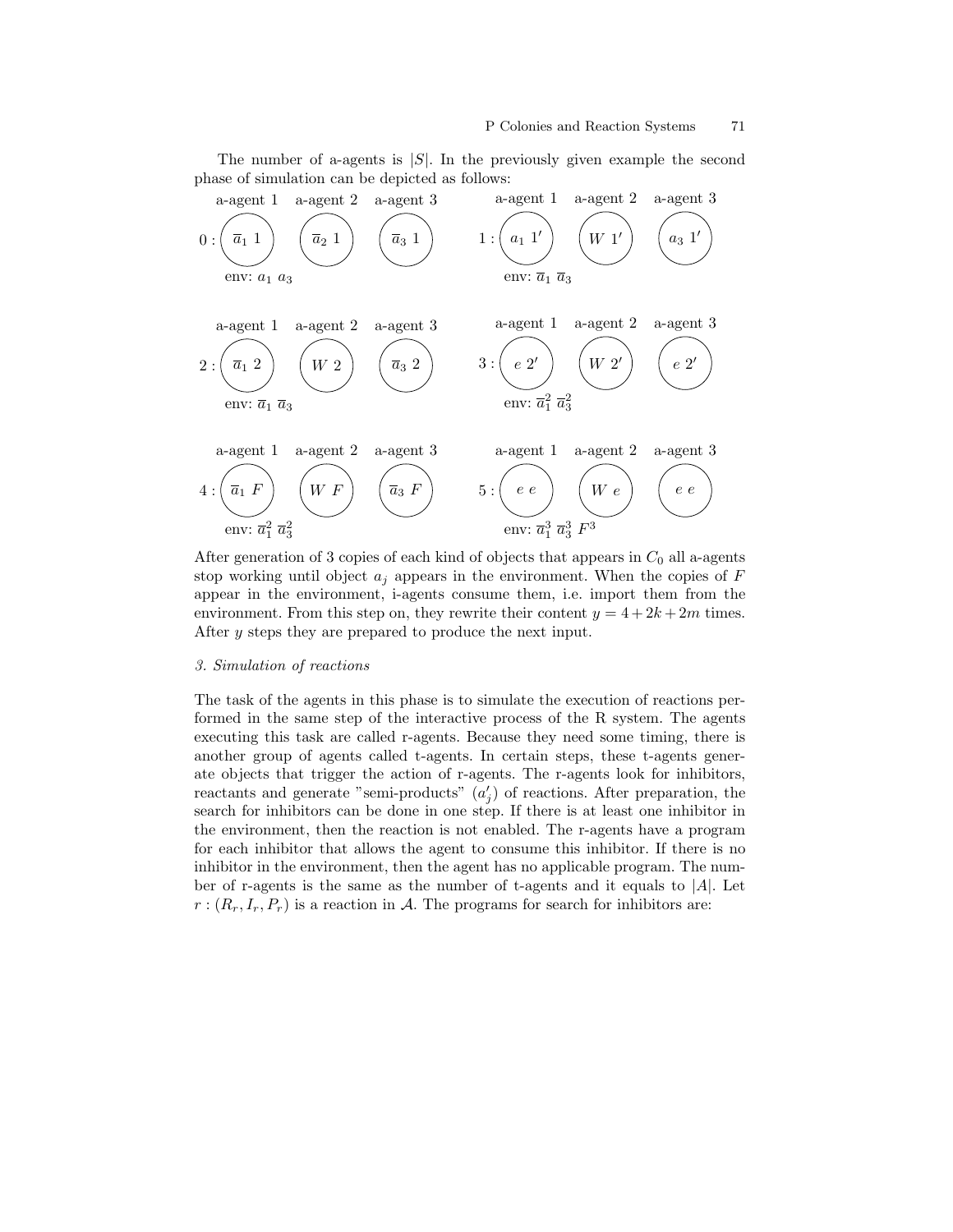r-agents a) search for inhibitors a) activation of r-agents  $\langle e \rightarrow e; e \leftrightarrow I \rangle$  $\langle e \leftrightarrow \overline{a}_j; I \to C \rangle \quad a_j \in I_r$  $\langle \overline{a}_j \rightarrow e; C \rightarrow e \rangle$  $\langle C \to C; e \leftrightarrow T \rangle$  $\langle C \rightarrow e; T \rightarrow e \rangle$  $\langle e \leftrightarrow T; I \to R \rangle$  $\langle T \rightarrow e; \ R \rightarrow R_0' \rangle$ t-agents  $\langle e \rightarrow e; i \rightarrow (i+1) \rangle$   $0 \leq i < 2|A|+1$  $\langle e \rightarrow e; (2|A|+1) \rightarrow I \rangle$  $\langle e \rightarrow T'; I \leftrightarrow e \rangle$  $\langle T' \rightarrow T; e \leftrightarrow e \rangle$  $\langle T \leftrightarrow e; e \rightarrow 0' \rangle$  $\langle e \rightarrow e; i' \rightarrow (i+1)'\rangle \quad 0 \leq i' \leq 2k+2m$  $\langle e \rightarrow e; (2k + 2m) \rightarrow 0 \rangle$ Let us return to the previous example.  $A$  has three reactions:

$$
r_1 = (\{a_2\}, \emptyset, \{a_2\})
$$
  
\n
$$
r_2 = (\{a_1, a_3\}, \{a_2\}, \{a_1, a_2\})
$$
  
\n
$$
r_3 = (\{a_3\}, \{a_1\}, \{a_1, a_2\})
$$

and  $C_0 = \{a_1, a_3\}$ . Then  $k = 2$ ,  $m = 2$  and there are three copies of  $\overline{a}_1$  and three copies of  $\bar{a}_3$  in the environment of the P colony. The first configuration of this phase is:

r-agent 1 r-agent 2 r-agent 3 t-agent 1 t-agent 2 t-agent 3  
\n0: 
$$
\begin{pmatrix} e & e \end{pmatrix}
$$
  $\begin{pmatrix} e & e \end{pmatrix}$   $\begin{pmatrix} e & e \end{pmatrix}$   $\begin{pmatrix} e & 7 \end{pmatrix}$   $\begin{pmatrix} e & 7 \end{pmatrix}$   $\begin{pmatrix} e & 7 \end{pmatrix}$   
\nenv:  $\overline{a}_1^3$   $\overline{a}_3^3$   $\begin{pmatrix} e & e \end{pmatrix}$   $\begin{pmatrix} e & e \end{pmatrix}$   $\begin{pmatrix} e & e \end{pmatrix}$   $\begin{pmatrix} e & I \end{pmatrix}$   $\begin{pmatrix} e & I \end{pmatrix}$   $\begin{pmatrix} e & I \end{pmatrix}$   $\begin{pmatrix} e & I \end{pmatrix}$ 

The copies of object  $F$  were consumed by i-agents (see the third program of iagents in the first phase).

r-agent 1 r-agent 2 r-agent 3 t-agent 1 t-agent 2 t-agent 3  
\n
$$
2:\begin{pmatrix} e & e \end{pmatrix} \begin{pmatrix} e & e \end{pmatrix} \begin{pmatrix} e & e \end{pmatrix} \begin{pmatrix} e & e \end{pmatrix} \begin{pmatrix} T' & e \end{pmatrix} \begin{pmatrix} T' & e \end{pmatrix}
$$
\n
$$
r\text{-agent 1 r-agent 2 r-agent 3 t-agent 1 t-agent 2 t-agent 3}
$$
\n
$$
3:\begin{pmatrix} e & I \end{pmatrix} \begin{pmatrix} e & I \end{pmatrix} \begin{pmatrix} e & I \end{pmatrix} \begin{pmatrix} T & e \end{pmatrix} \begin{pmatrix} T & e \end{pmatrix} \begin{pmatrix} T & e \end{pmatrix}
$$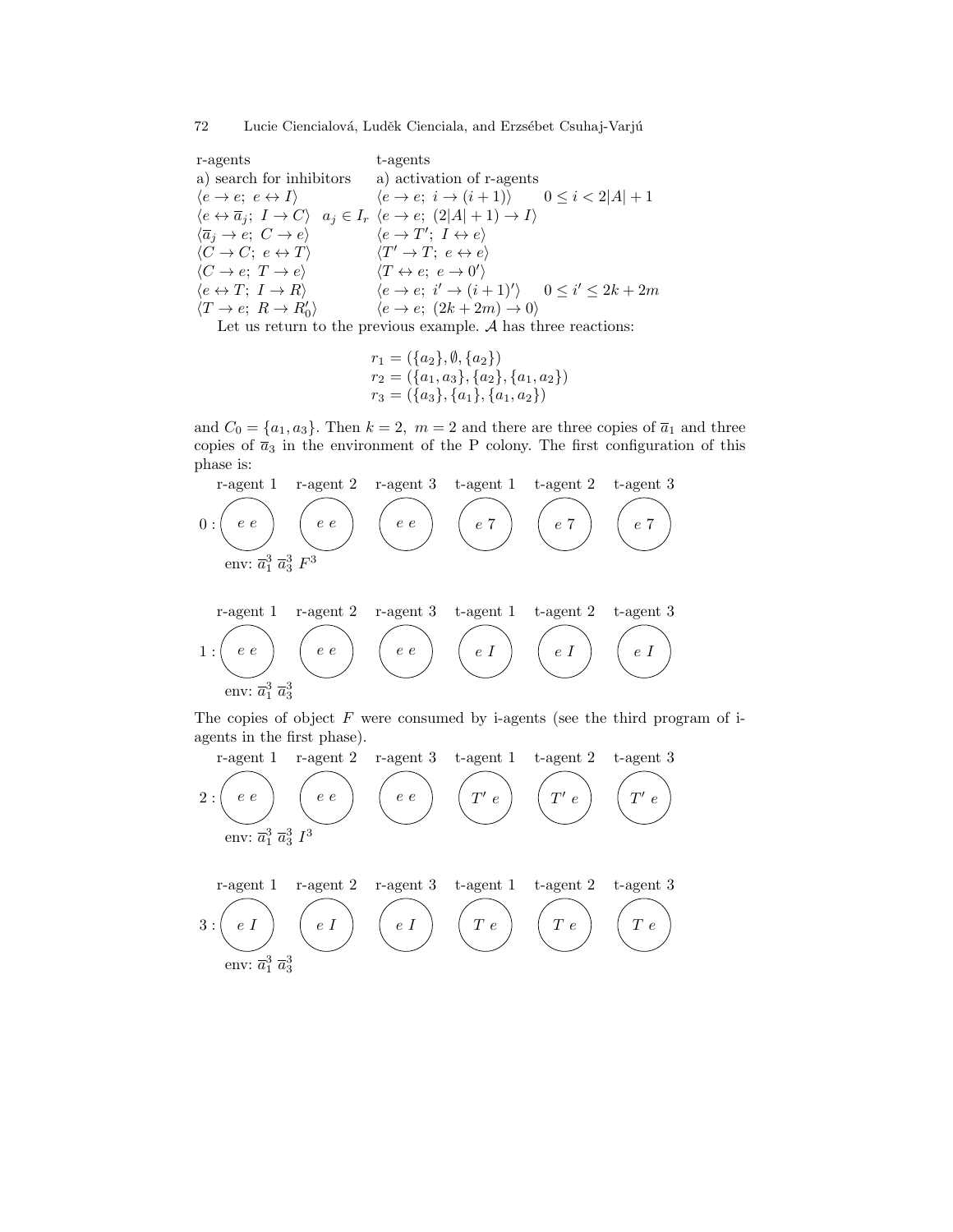r-agent 1 r-agent 2 r-agent 3 t-agent 1 t-agent 2 t-agent 3  
4: 
$$
\begin{pmatrix} e & I \end{pmatrix}
$$
  $\begin{pmatrix} e & I \end{pmatrix}$   $\begin{pmatrix} \overline{a}_1 C \\ e & 0' \end{pmatrix}$   $\begin{pmatrix} e & 0' \\ e & 0' \end{pmatrix}$   $\begin{pmatrix} e & 0' \\ e & 0' \end{pmatrix}$ 

Reaction  $r_1$  has empty inhibitor set, so the corresponding r-agent has no program to apply in this configuration. There is one inhibitor,  $a_2$ , in inhibitor set of reaction  $r_2$  and because  $a_2$  is not present in the environment, therefore r-agent 2 has no applicable program in current configuration. Due to the presence of  $a_1$  in  $C_0$ , the third reaction is not enabled by  $C_0$  and r-agent 3 has one program to execute. The agent consumes object  $a_1$  from the environment.

r-agent 1 r-agent 2 r-agent 3 t-agent 1 t-agent 2 t-agent 3  
\n5: 
$$
\begin{pmatrix} T & R \end{pmatrix}
$$
  $\begin{pmatrix} e & C \end{pmatrix}$   $\begin{pmatrix} e & 1' \end{pmatrix}$   $\begin{pmatrix} e & 1' \end{pmatrix}$   $\begin{pmatrix} e & 1' \end{pmatrix}$   
\nenv:  $\overline{a}_1^2 \overline{a}_3^3$  T  
\n6:  $\begin{pmatrix} e & R'_0 \end{pmatrix}$   $\begin{pmatrix} e & R'_0 \end{pmatrix}$   $\begin{pmatrix} C & T \end{pmatrix}$   $\begin{pmatrix} e & 2' \end{pmatrix}$   $\begin{pmatrix} e & 2' \end{pmatrix}$   $\begin{pmatrix} e & 2' \end{pmatrix}$ 

Those agents which have object  $R$  inside can continue the simulation of executing reaction by search for reactants. All reactants must be present in the environment to enable reaction. For every reaction we make a sequence of reactants  $(a_j)_{j=1}^k$  in random order. Then we can construct programs for search for reactants phase: r-agents

b) search for reactants  
\n
$$
\begin{array}{ll}\n\langle e \leftrightarrow \overline{a}_j \ / \ e \to F; \ R'_{j-1} \to R_j \rangle & a_j \in R_r; \ 1 \leq j \leq |R_r| \\
\langle \overline{a}_j \to e; \ R_j \to R'_j \rangle & a_j \in R_r; \ 1 \leq j \leq |R_r| \\
\langle F \to F; \ R'_{j-1} \to R_j \rangle & 1 < j \leq k \\
\langle F \to F; \ R_j \to R'_j \rangle & 1 \leq j \leq k \\
\langle e \to e; \ R'_{j-1} \to R_j \rangle & |R_r| < j \leq k \\
\langle e \to e; \ R_j \to R'_j \rangle & |R_r| < j \leq k \\
\langle F \to e; \ R'_k \to e \rangle &\n\end{array}
$$

In the example P colony, we develop, the search for reactants is performed as follows: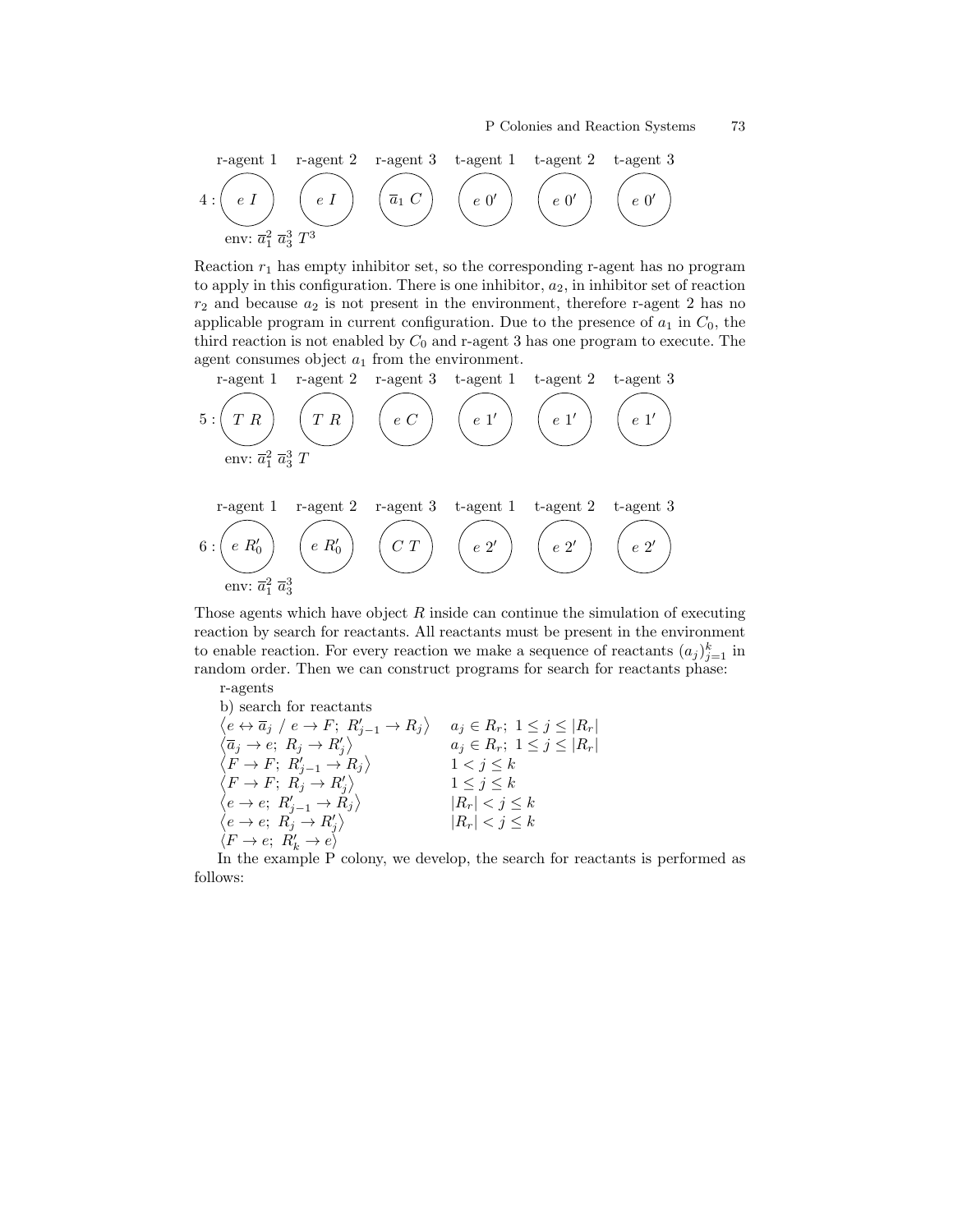



Only r-agents in state  $(e, R'_k)$  can continue the simulation. They consumed all the reactants and because they pass the phase a) the corresponding reaction is enabled by  $W_i$ . In phase of products generation the r-agents will generate and put into environment "semi-products", i.e. objects corresponding to products. For this purpose, we also need a sequence of products for each reaction.

r-agents  
\nc) generation of products  
\n
$$
\langle e \rightarrow a'_1; R'_k \rightarrow P_1 \rangle
$$
  
\n $\langle e \rightarrow a'_j; P'_{j-1} \rightarrow P_j \rangle$   $a_j \in P_r; 1 < j \le |P_r|$   
\n $\langle e \leftrightarrow a'_j; P_j \rightarrow P'_j \rangle$   $a_j \in P_r; 1 \le j \le |P_r|$   
\n $\langle e \rightarrow e; P'_{j-1} \rightarrow P_j \rangle$   $|P_r| < j \le m$   
\n $\langle e \rightarrow e; P'_j \rightarrow P'_j \rangle$   $|P_r| < j \le m$   
\n $\langle e \rightarrow e; P'_m \rightarrow e \rangle$   
\n $\langle e \rightarrow e; P'_m \rightarrow e \rangle$   
\n $\langle e \rightarrow e; P'_m \rightarrow e \rangle$   
\n $\langle e \rightarrow e; P'_m \rightarrow e \rangle$   
\n $\langle e \rightarrow e; P'_m \rightarrow e \rangle$   
\n $\langle e \rightarrow e; P'_m \rightarrow e \rangle$   
\n $\langle e \rightarrow e; P'_m \rightarrow e \rangle$   
\n $\langle e \rightarrow e; P'_m \rightarrow e \rangle$   
\n $\langle e \rightarrow e; P'_m \rightarrow e \rangle$   
\n $\langle e \rightarrow e; P'_m \rightarrow e \rangle$   
\n $\langle e \rightarrow e; P'_m \rightarrow e \rangle$   
\n $\langle e \rightarrow e; P'_m \rightarrow e \rangle$   
\n $\langle e \rightarrow e; P'_m \rightarrow e \rangle$   
\n $\langle e \rightarrow e; P'_m \rightarrow e \rangle$   
\n $\langle e \rightarrow e; P'_m \rightarrow e \rangle$   
\n $\langle e \rightarrow e; P'_m \rightarrow e \rangle$   
\n $\langle e \rightarrow e; P'_m \rightarrow e \rangle$   
\n $\langle e \rightarrow e; P'_m \rightarrow e \rangle$   
\n $\langle e \rightarrow e; P'_m \rightarrow e \rangle$   
\n $\langle e \rightarrow e; P'_m \rightarrow e \rangle$   
\n $\langle e \rightarrow e; P'_m \rightarrow e \rangle$   
\n $\langle e \rightarrow e; P'_m \rightarrow e \rangle$   
\n $\langle e \rightarrow e; P'_m \rightarrow e \rangle$   
\n $\langle e \rightarrow e; P'_m \rightarrow$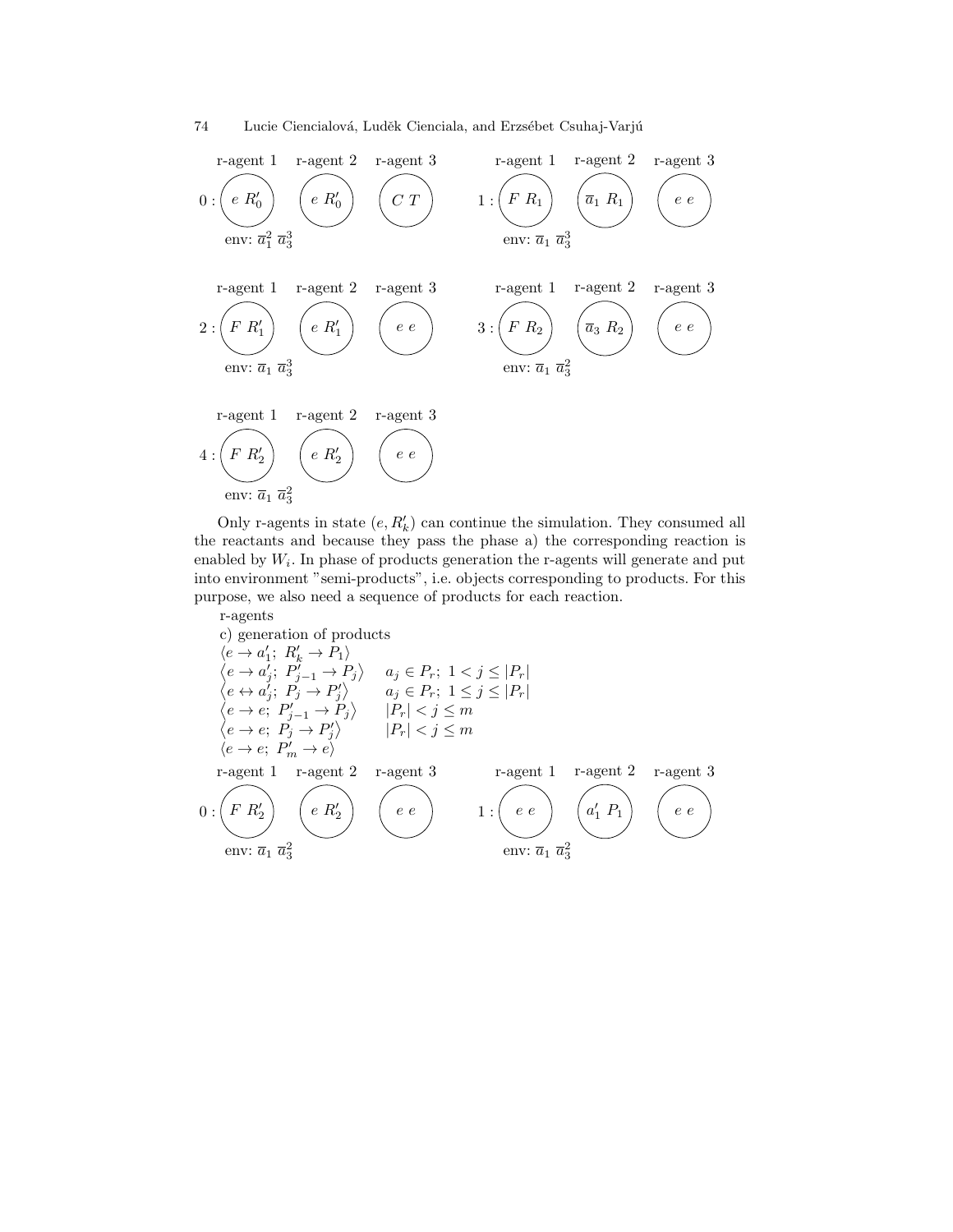

# 4. Consuming phase

In this phase all unused over-lined objects are consumed by c-agents as well as copies of "semi-products". Only one copy of semi-product stays in the environment. The number of c-agents is  $|S|$  and this phase takes at most  $4|A|$  steps.

he ↔ D; e → ei e ↔ a<sup>j</sup> / e ↔ a 0 j ; D → a 00 j a<sup>j</sup> → e; a 00 <sup>j</sup> → a 00 j e ↔ a<sup>j</sup> / e ↔ a 0 j ; a 00 <sup>j</sup> → a 00 j a 0 <sup>j</sup> → a 0 j ; a 00 <sup>j</sup> ↔ e e ↔ a 0 j / e ↔ e; a 0 <sup>j</sup> → e he ↔ E; e → ei hD → e; e ↔ Ei a 00 <sup>j</sup> → e; e ↔ E hE → e; e → ei 0 : e e c-agent 1 e e c-agent 2 e e c-agent 3 e 0<sup>D</sup> i-agent 1 e 0<sup>D</sup> i-agent 2 e 0<sup>D</sup> i-agent 3 env: a 0 <sup>1</sup> a 0 <sup>2</sup> a<sup>1</sup> a 2 <sup>3</sup> D<sup>3</sup> 1 : D e c-agent 1 D e c-agent 2 D e c-agent 3 F<sup>13</sup> 0 00 i-agent 1 F<sup>13</sup> 0 00 i-agent 2 F<sup>13</sup> 0 00 i-agent 3 env: a 0 <sup>1</sup> a 0 <sup>2</sup> a<sup>1</sup> a 2 3 2 : a<sup>1</sup> a 00 1 c-agent 1 a 0 <sup>2</sup> a 00 2 c-agent 2 a<sup>3</sup> a 00 3 c-agent 3 env: a 0 <sup>1</sup> a<sup>3</sup> 3 : e a<sup>00</sup> 1 c-agent 1 a 0 2 e c-agent 2 e a<sup>00</sup> 3 c-agent 3 env: a 0 <sup>1</sup> a 00 <sup>2</sup> a<sup>3</sup>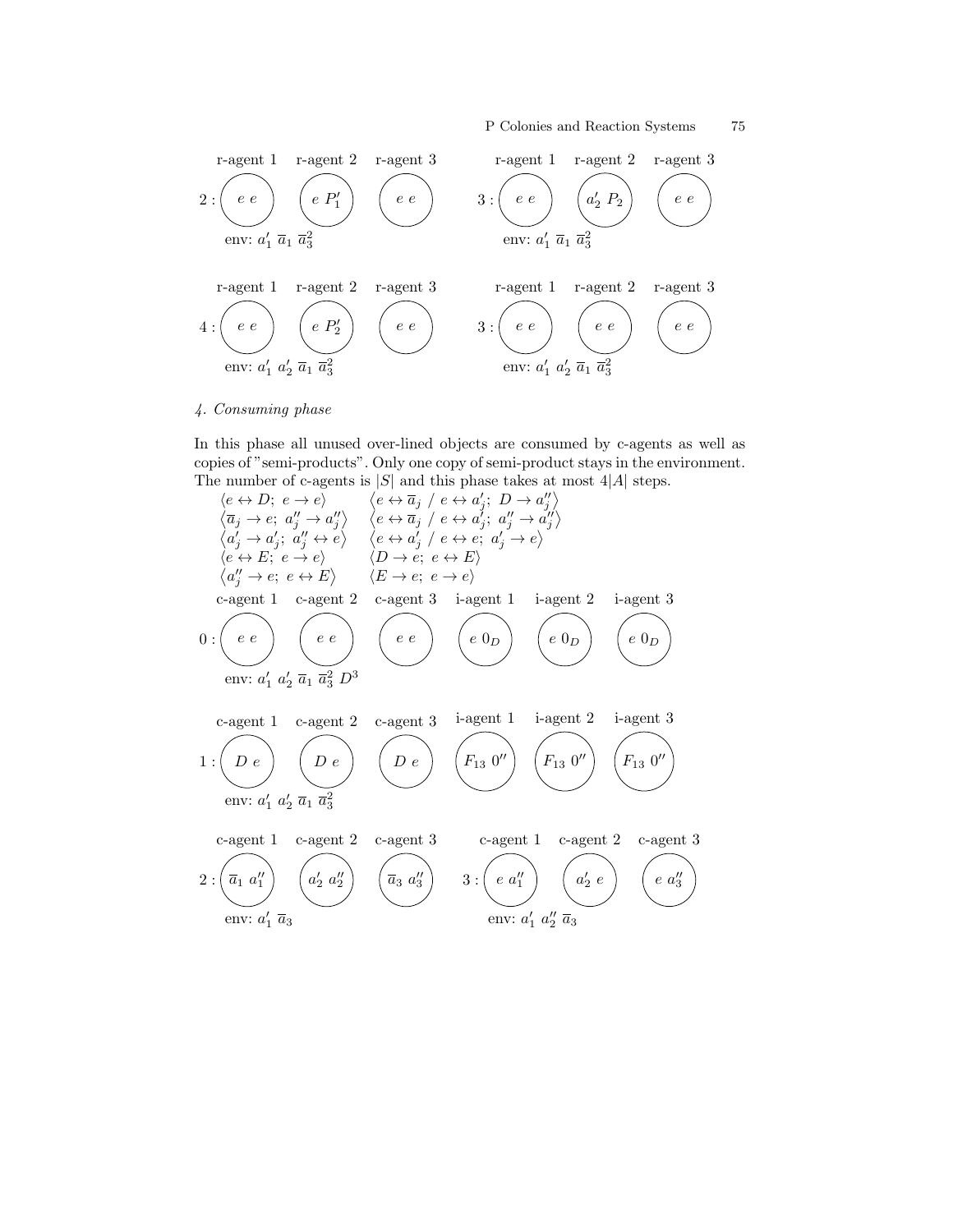

In this configuration, c-agents rewrite all objects inside them to environmental objects. Simulation can continue with the first phase - generation of input. The i-agents can consume objects of a type  $a''_j$  and they put into the environment objects  $a_j$  and objects of the next input (if they are not included in products of previous step).